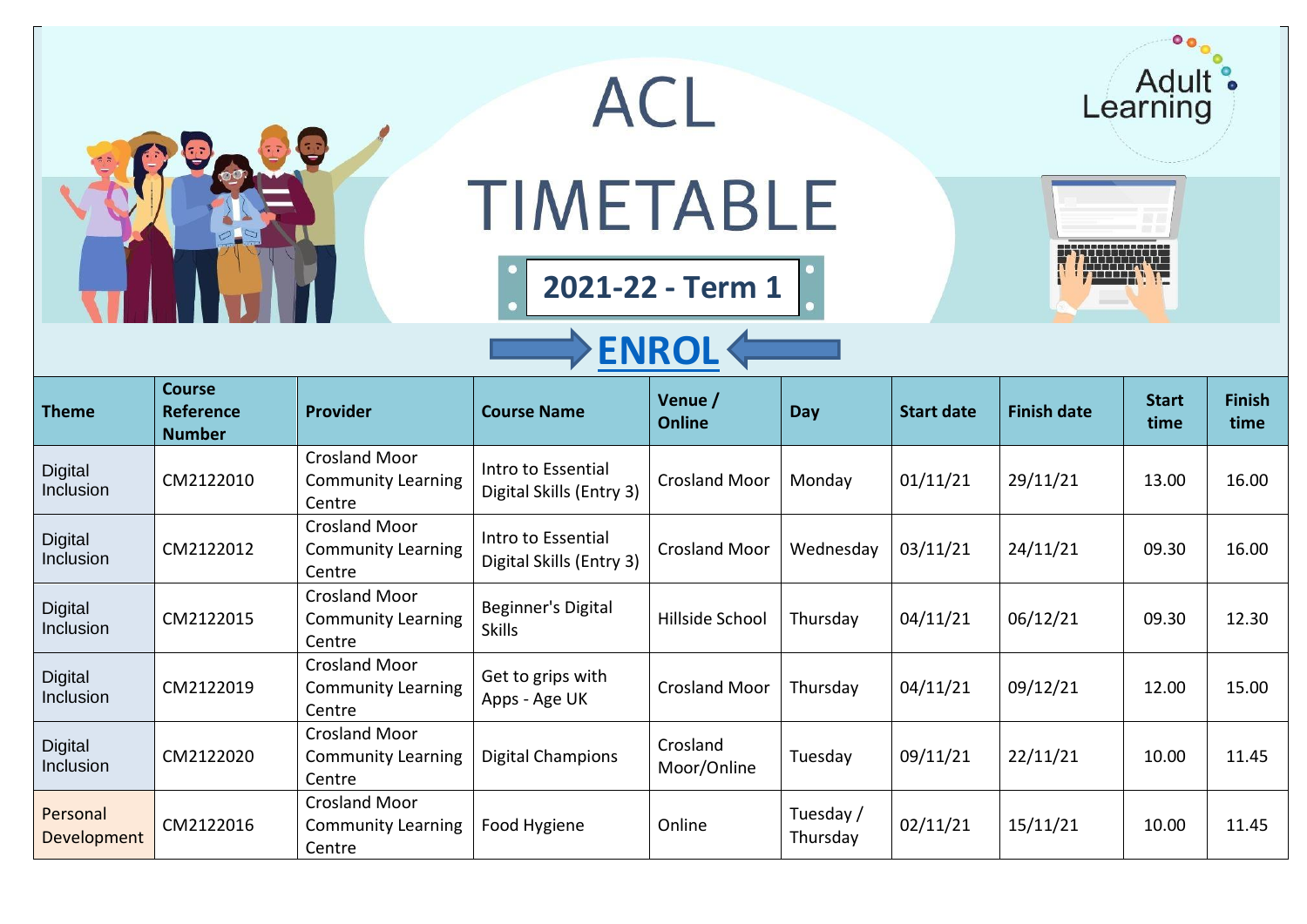| <b>Theme</b>            | <b>Course</b><br>Reference<br><b>Number</b> | <b>Provider</b>                                             | <b>Course Name</b>                                                     | Venue /<br><b>Online</b>        | Day                   | <b>Start date</b> | <b>Finish date</b> | <b>Start</b><br>time | <b>Finish</b><br>time |
|-------------------------|---------------------------------------------|-------------------------------------------------------------|------------------------------------------------------------------------|---------------------------------|-----------------------|-------------------|--------------------|----------------------|-----------------------|
| Personal<br>Development | FL2122011                                   | <b>Kirklees Success</b><br>Centre                           | <b>Steps for Success</b>                                               | Women<br><b>Centre Kirklees</b> | Tuesday               | 02/11/21          | 21/12/21           | 10.00                | 12.00                 |
| Personal<br>Development | CM2122018                                   | <b>Crosland Moor</b><br><b>Community Learning</b><br>Centre | Food Hygiene                                                           | Online                          | Wednesday<br>/ Friday | 03/11/21          | 19/11/21           | 10.00                | 11.45                 |
| Personal<br>Development | CM2122005                                   | <b>Crosland Moor</b><br><b>Community Learning</b><br>Centre | How to become a<br>Green Citizen and<br>reduce our carbon<br>footprint | Face to face /<br>Online        | Tuesday /<br>Thursday | 09/11/21          | 30/11/21           | 13.00                | 16.00                 |
| Personal<br>Development | CM2122013                                   | <b>Crosland Moor</b><br><b>Community Learning</b><br>Centre | World on a plate                                                       | <b>Crosland Moor</b>            | Friday                | 12/11/21          | 10/12/21           | 10.00                | 13.00                 |
| Personal<br>Development | SA2122013                                   | <b>S&amp;H Training</b>                                     | <b>Awareness of Safety</b><br>and Self-Protection<br>for Women         | Online                          | Friday                | 12/11/21          | 03/12/21           | 13.00                | 14.30                 |
| Personal<br>Development | SA2122014                                   | <b>S&amp;H Training</b>                                     | <b>STEPS to Confidence</b>                                             | Online                          | Saturday              | 13/11/21          | 04/12/21           | 10.00                | 12.00                 |
| Personal<br>Development | CM2122014                                   | <b>Crosland Moor</b><br><b>Community Learning</b><br>Centre | How to become a<br>Green Citizen and<br>reduce our carbon<br>footprint | Face to face /<br>Online        | Tuesday /<br>Thursday | 16/11/21          | 07/12/21           | 13.00                | 16.00                 |
| Personal<br>Development | CM2122017                                   | <b>Crosland Moor</b><br><b>Community Learning</b><br>Centre | Lipstick and me                                                        | Face to face /<br>Online        | Tuesday /<br>Thursday | 30/11/21          | 14/12/21           | 13.00                | 16.00                 |
| Personal<br>Development | PJ2122005                                   | Proper Job                                                  | LAB Employability                                                      | Online                          | Monday to<br>Friday   | 03/12/21          | 17/12/21           | 09.30                | 13.30                 |
| Volunteering            | FL2122012                                   | <b>Kirklees Success</b><br>Centre                           | <b>Maths Mates</b>                                                     | Fieldhead<br>School             | Wednesday             | 03/11/21          | 24/11/21           | 09.00                | 12.00                 |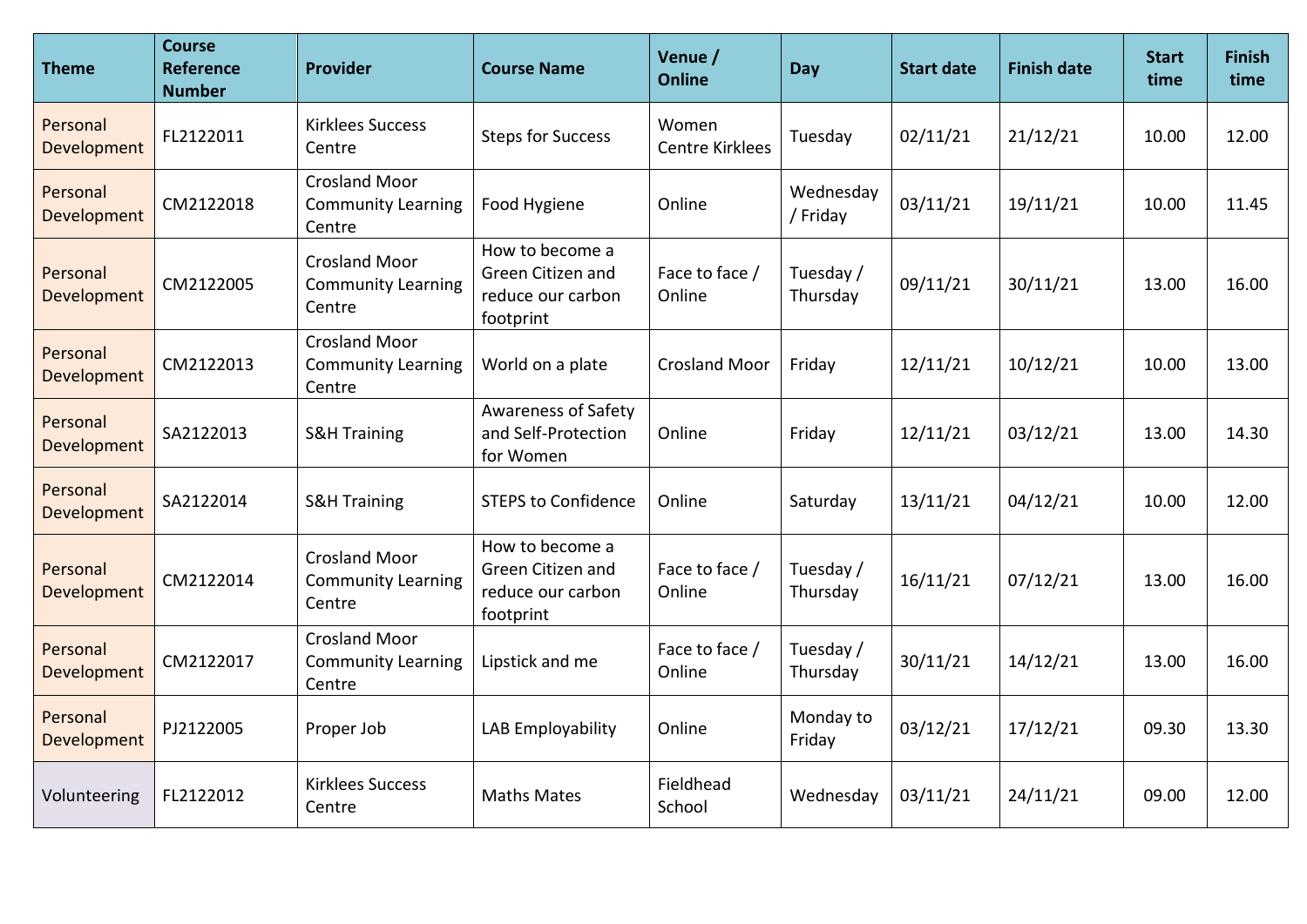| <b>Theme</b>                    | <b>Course</b><br><b>Reference</b><br><b>Number</b> | Provider                          | <b>Course Name</b>                         | Venue /<br><b>Online</b>              | Day                 | <b>Start date</b> | <b>Finish date</b> | <b>Start</b><br>time | <b>Finish</b><br>time |
|---------------------------------|----------------------------------------------------|-----------------------------------|--------------------------------------------|---------------------------------------|---------------------|-------------------|--------------------|----------------------|-----------------------|
| Volunteering                    | FL2122013                                          | <b>Kirklees Success</b><br>Centre | <b>Reading Friends</b>                     | Old Bank<br>School                    | Friday              | 05/11/21          | 26/11/21           | 9.00                 | 12.00                 |
| Volunteering                    | PJ2122004                                          | Proper Job                        | <b>LAB Volunteering</b>                    | Online                                | Monday to<br>Friday | 05/11/21          | 12/11/21           | 09.30                | 13.30                 |
| Volunteering                    | FL2122014                                          | <b>Kirklees Success</b><br>Centre | Mentoring                                  | Online                                | Friday              | 12/11/21          | 10/12/21           | 10.00                | 12.00                 |
| Volunteering                    | FL2122002                                          | <b>Kirklees Success</b><br>Centre | <b>Maths Mates</b>                         | Face to face /<br>Online              | Tuesday             | 16/11/21          | 07/12/21           | 09.30                | 11.30                 |
| Volunteering                    | FL2122003                                          | <b>Kirklees Success</b><br>Centre | <b>Maths Mates</b>                         | Online                                | Tuesday             | 16/11/21          | 07/12/21           | 18.30                | 20.30                 |
| Volunteering                    | FL2122016                                          | <b>Kirklees Success</b><br>Centre | <b>Reading Friends</b>                     | <b>Warwick Road</b><br>Primary school | Thursday            | 18/11/21          | 09/12/21           | 9.00                 | 12.00                 |
| Volunteering                    | FL2122015                                          | <b>Kirklees Success</b><br>Centre | <b>Maths Mates</b>                         | Luck<br>Lane/Stadium<br><b>TBC</b>    | Tuesday             | 23/11/21          | 14/12/21           | 10.00                | 13.00                 |
| <b>Wider Family</b><br>Learning | SA2122011                                          | <b>S&amp;H Training</b>           | Child & Adolescent<br><b>Mental Health</b> | Online                                | Wednesday           | 03/11/21          | 24/11/21           | 18.30                | 20.00                 |
| <b>Wider Family</b><br>Learning | SA2122009                                          | <b>S&amp;H Training</b>           | <b>Talking Menopause</b>                   | Online                                | Thursday            | 04/11/21          | 25/11/21           | 13.00                | 14.30                 |
| <b>Wider Family</b><br>Learning | SA2122012                                          | <b>S&amp;H Training</b>           | Handling Children's<br>Behaviour           | Online                                | Friday              | 05/11/21          | 26/11/21           | 09.30                | 11.00                 |
| <b>Wider Family</b><br>Learning | SA2122010                                          | <b>S&amp;H Training</b>           | <b>Mental Health First</b><br>Aid          | Online                                | Wednesday           | 10/11/21          | 01/12/21           | 13.00                | 14.30                 |